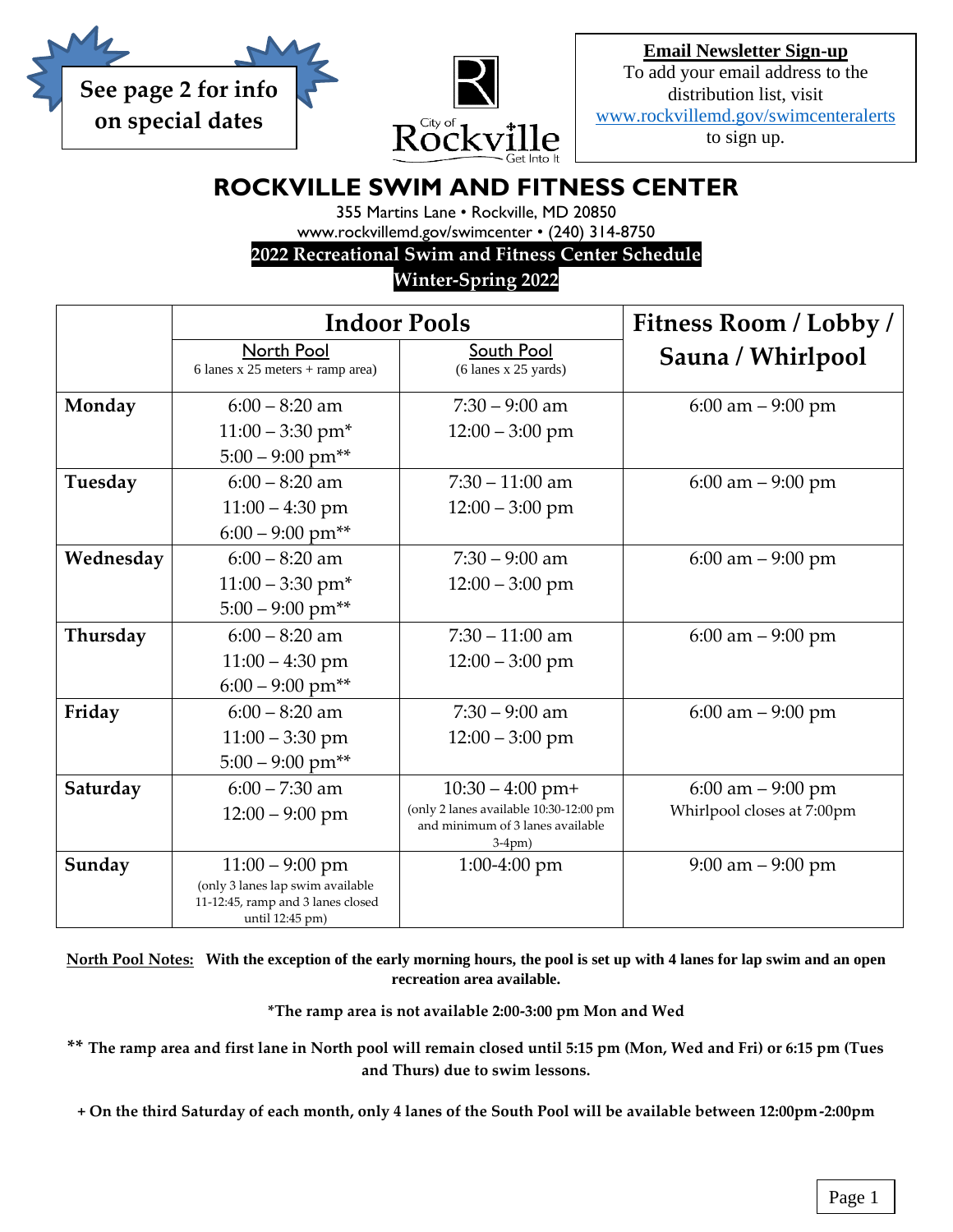## **Spring 2022 Special Dates/Facility Closures**

| Sun. 4/10/22 and prior                                | Fri. 4/15/22                                          |  |
|-------------------------------------------------------|-------------------------------------------------------|--|
| <b>Regular Schedule</b>                               | North Pool: 6:00am-8:20am & 11:00am-3:30pm            |  |
|                                                       | & 5:00pm-9:00pm                                       |  |
|                                                       | South Pool: 7:30am-9:00am & 1:00pm-3:00pm             |  |
|                                                       | Fitness Room, Sauna, Whirlpool & Lobby: 6:00am-9:00pm |  |
| Mon. 4/11/22                                          | Sat. 4/16/22                                          |  |
| North Pool: 6:00am-8:20am & 11:00am-3:30pm &          | North Pool: 6:00am-7:30am & 9:00am-9:00pm             |  |
| 5:00pm-9:00pm                                         | South Pool: 10:30am-4:00pm (min. 3 lanes)             |  |
| South Pool: 7:30am-9:00am                             | Fitness Room, Sauna, Whirlpool & Lobby: 6:00am-9:00pm |  |
| Fitness Room, Sauna, Whirlpool & Lobby: 6:00am-9:00pm |                                                       |  |
| Tues. 4/12/22                                         | Sun. 4/17/22                                          |  |
| North Pool: 6:00am-8:20am & 11:00am-4:30pm            | North Pool: 9:00am-9:00pm                             |  |
| & 6:00pm-9:00pm                                       | South Pool: 11:00am-4:00pm                            |  |
| South Pool: 7:30am-10:30am & 1:00pm-3:00pm            | Fitness Room, Sauna, Whirlpool & Lobby: 9:00am-9:00pm |  |
| Fitness Room, Sauna, Whirlpool & Lobby: 6:00am-9:00pm |                                                       |  |
| Wed. 4/13/22                                          | <b>Mon. 4/18/22 and onward</b>                        |  |
| North Pool: 6:00am-8:20am & 9:30am-3:30pm             | <b>Regular Schedule</b>                               |  |
| & 5:00pm-9:00pm                                       |                                                       |  |
| South Pool: 7:30am- 12:00pm (min. 4 lanes)            |                                                       |  |
| & 11:00am-12:00pm                                     |                                                       |  |
| Fitness Room, Sauna, Whirlpool & Lobby: 6:00am-9:00pm |                                                       |  |
| Thurs. 4/14/22                                        |                                                       |  |
| North Pool: 6:00am-8:20am & 11:00am-4:30pm            |                                                       |  |
| & 6:00pm-9:00pm                                       |                                                       |  |
| South Pool: 12:00pm-2:00pm                            |                                                       |  |
| Fitness Room, Sauna, Whirlpool & Lobby: 6:00am-9:00pm |                                                       |  |

Updated: 4/8/22